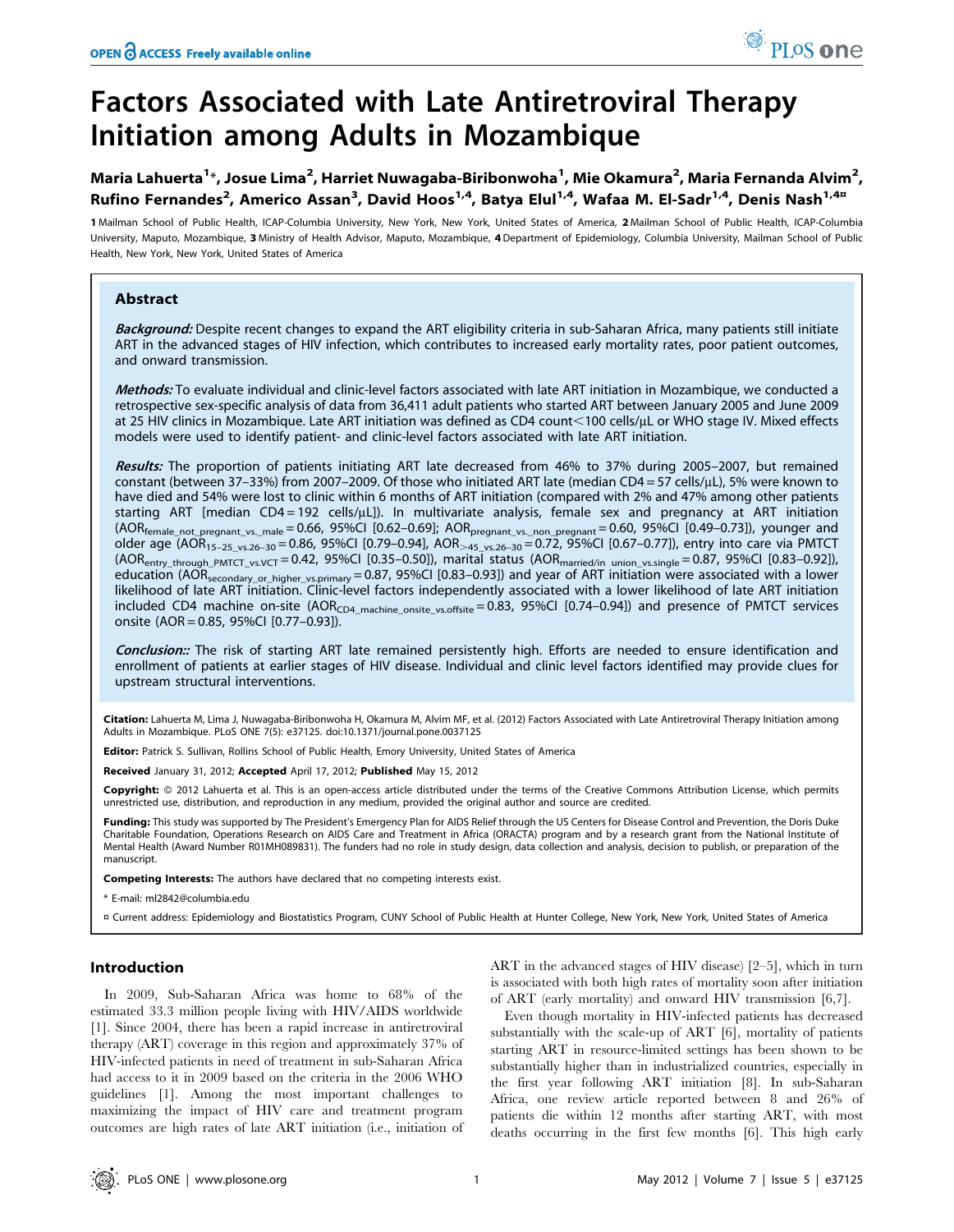mortality rate seems to be related in part to late ART initiation [9]. In fact, data from ART programs in 12 sub-Saharan countries found that most patients continue to start ART with CD4 counts well below the recommended threshold [10]. A cross-sectional study from a clinic in rural Uganda observed that 40% of the 2,311 patients initiating ART had WHO stage IV and found that male sex, lower education level and unemployment, among other factors, were associated with a higher likelihood of late ART initiation [11]. Identifying those factors associated with late ART initiation is critical to inform strategies to address this issue.

With an estimated national HIV prevalence of 11.5% in 2009 [12], Mozambique has experienced a rapid scale-up of HIV care and treatment programs, with the number of people on ART increasing from less than 2,000 in 2003 to more than 190,000 by July 2010 [13,14]. Despite this accomplishment, it is estimated that only 37% of those in need of ART in Mozambique have initiated treatment [15]. A retrospective study looking at followup outcomes of 154,188 patients enrolled in 28 clinics between 2003 and 2009 in Mozambique observed low CD4 at ART initiation and high mortality rates [16]. Additionally, a study conducted in Zambezia province found that among those ART eligible at enrollment (21%), only 58% initiated ART within 90 days of enrollment, and older age and higher level of education were strongly predictive of ART initiation [17]. The objective of this analysis is to determine the extent of late ART initiation among adults across a large number of HIV care and treatment programs in Mozambique and identify patient and clinic-level factors associated with late ART initiation to help inform the development of upstream structural intervention.

# Methods

## Ethics Statement

This study was part of the Identifying Optimal Models of HIV Care and Treatment in Mozambique Collaboration and Multilevel Determinants of Late ART Initiation (LSTART) Study, which was approved by the Mozambican National Ethics Committee and the Columbia University Medical Center IRB. Additional technical and administrative approval was received from the US Centers for Disease Control and Prevention and the Office of the Global AIDS Coordinator (OGAC), US Department of State. Patients were not asked for informed consent to participate given that this study is solely based on secondary data analysis from de-identified routine service delivery data. Both as part of LSTART and the Optimal Models Collaboration, the Columbia University IRB Committee did not consider this study to be human subjects research as there was no interaction with subjects, there was no intervention and private, identifiable information was not being collected.

# Study population and ART eligibility

The study population included patients aged  $\geq 15$  who started ART from January 1, 2005 through June 30, 2009 at 25 HIV care and treatment clinics. All clinics were part of the national HIV care and treatment program in Mozambique and were located in urban and rural locations within five different provinces: Maputo, Gaza, Inhambane, Nampula and Zambezia (Figure 1). These HIV clinics were receiving direct support from ICAP- Columbia University through funding via PEPFAR.

During the study period, the Mozambican national guidelines (2006 & 2008) specified the following eligibility criteria for ART initiation: 1) WHO stage IV disease, 2) WHO stage III and CD4 count  $\langle 350 \text{ cell/}\mu\text{L} \text{ or } 3 \rangle$  CD4 count  $\langle 200 \text{ cells/}\mu\text{L} \rangle$ , irrespective

of WHO stage [18]. Since 2006, Mozambican guidelines further specified that all HIV-infected patients should have a comprehensive medical history taken, receive a physical examination and an appropriate laboratory assessment at their first HIV care visit to determine, among other things, ART eligibility. For patients who were not yet ART eligible, the guidelines specified a semiannual visit schedule with clinical and CD4+ cell count monitoring. Patients found to be ART eligible are required to attend three ART readiness counseling sessions and disclose their HIV status to a treatment partner (ie, parent, spouse, relative, friend). After this, the patient could be re-evaluated to confirm ART eligibility and readiness prior to prescription of ART. For patients with  $CD4<350$  cells/ $\mu$ L or clinical WHO stage 3 or 4, cotrimoxazole was indicated.

## Outcome definition

Among those who initiated ART during the study period, patients for whom WHO staging or CD4 cell count values were available are included in the analysis. Late ART initiation was defined as having a CD4 count $\leq$ 100 cells/ $\mu$ L or WHO stage IV at any time prior to ART initiation or up to one month after ART initiation.

#### Patient characteristics

Patient information routinely collected during each clinic visit was documented by clinicians on national patient forms included in patient charts. Trained data clerks routinely abstracted relevant data for baseline and all follow-up clinic visits from patient charts into an electronic database including: sex, age, weight, and WHO disease stages and CD4+ cell counts. Other variables included: pregnancy status at ART initiation, age, marital status, years of schooling, socio-economic status), source of referral (e.g., voluntary counseling and testing [VCT] service, TB clinic, prevention of mother-to-child transmission [PMTCT] program) and year of ART initiation. Loss to follow-up (LTF) was defined as not having had a clinic or pharmacy visit during the last 6 months of the study period (ie, Jan–Jun 2009).

### Clinic characteristics

Information on clinic and program characteristics was derived from annual structured site assessments completed by ICAP field staff at each clinic. These assessments captured information regarding: the type of setting (urban, rural), the type of facility (primary, secondary, tertiary), year the facility began providing ART, laboratory services (e.g., availability of CD4 testing), presence of patient support services (e.g. peer educators or outreach for patients who miss clinic visits) and presence of programmatic services (e.g. prevention of mother to child transmission program). Rounds of clinic assessments were conducted in June 2007, December 2007, July 2008 and July 2009, and linked to data on patients initiating ART during these time periods. Data from the June 2007 site assessment was used as a proxy for clinic characteristics prior to 2007.

#### Statistical Analysis

Statistical analyses were carried out using SAS version 9.2 (SAS Institute, Cary, NC). Mixed effects models were used to identify patient- and clinic-level factors associated with late ART initiation using the GLIMMIX procedure in SAS. Variables significant at the 0.20 level in the univariate analysis were included in the multivariate analysis and, using a backward stepwise procedure, retained if significant at the 0.05 level based on the likelihood ratio test. Because the factors associated with late ART initiation likely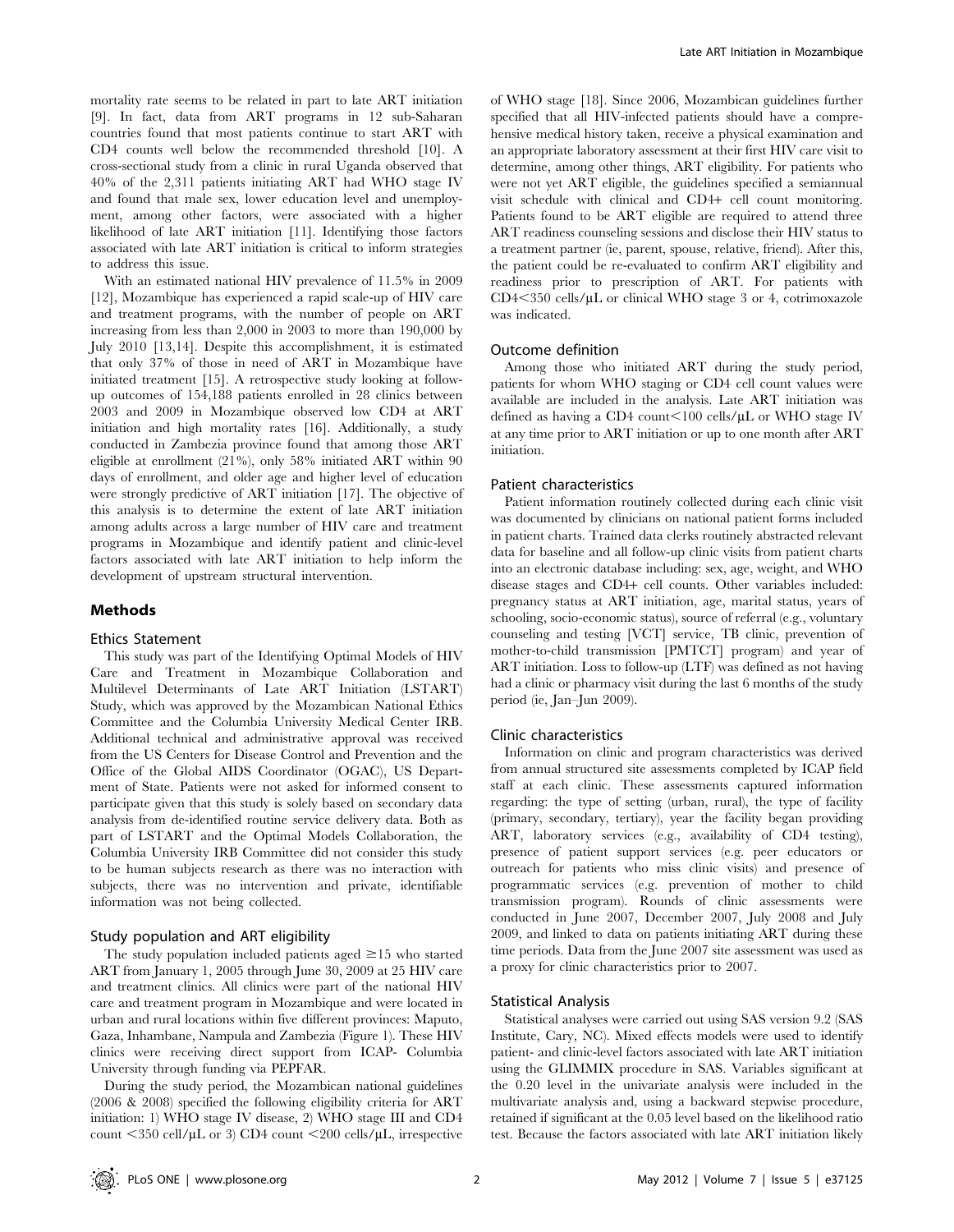



differ by sex, we constructed sex-specific models. Sensitivity analyses were conducted to evaluate the impact of missing data in the final results.

# Results

# Study population

Between January 2005 and June 2009, 40,995 adult patients started ART at the 25 clinics, which represented an estimated 31.0% of all patients that had ever started ART in Mozambique by June 2009 [19]. Of those, 4,584 (11%) patients did not have a WHO stage or CD4 cell count to be classified as late or non-late ART initiators and were excluded from the main analysis (but examined under various assumptions in sensitivity analyses). The proportion of patients with missing WHO stage and CD4 count was greatest in 2005 (22%) but stabilized around 10% in the following years. Of the remaining 36,411 patients included in the main analysis, 27,784 patients (76%) had CD4 cell counts available at ART initiation and their median CD4 cell count was 150 cells/mL [interquartile range (IQR) 72–219] and 30,675 patients had WHO stage available at ART initiation (15% with WHO stage IV). A total of 14,010 (38%) of the 36,411 included in main analysis initiated ART late (WHO stage 4 and/or CD4 count  $\langle 100 \text{ cells/}\mu L \rangle$ , including 44% of men, 36% of nonpregnant women and 17% of pregnant women. Of the 14,010 patients who initiated ART late,  $76\%$  had a CD4 count $<100$ cells/ $\mu$ L, 34% had a WHO stage 4 and 10% had both at ART initiation.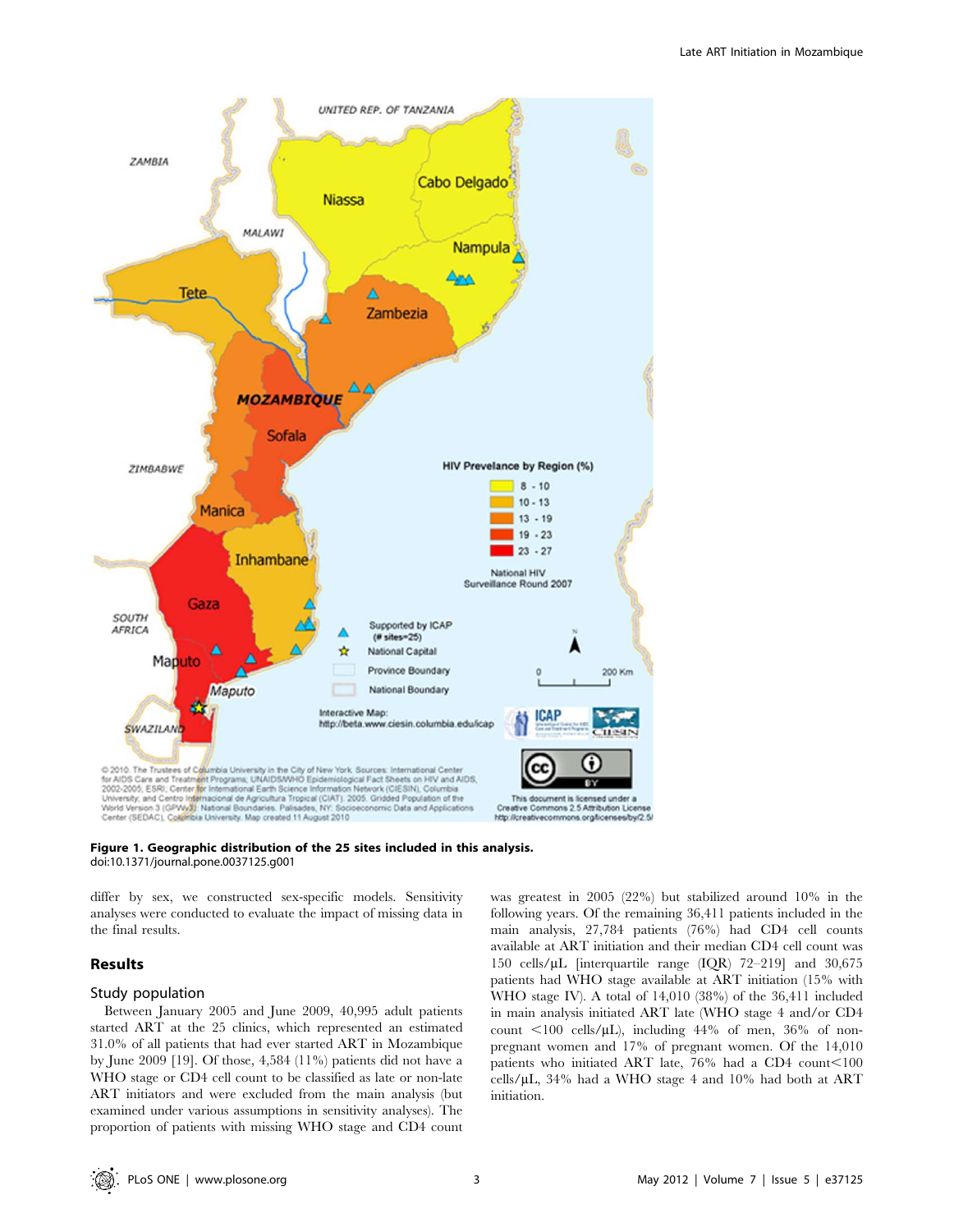# Patient characteristics at ART initiation and outcomes

Characteristics of the patients included are presented in Table 1. More than half were women (60%) and 852/16,361 (3.8%) were documented as being pregnant at ART initiation. The median age at ART initiation was 35.0 years (IQR 28.6–43.0), the median for women was 33.0 years (IQR 27.2–40.4) and for men 38.0 years (IQR 31.1–45.4). Among those with information on marital status, 56% of the patients were married or in union. Despite statistically significant differences in the distribution of patient-level characteristics between late and non-late initiators, only gender and calendar year of ART initiation had substantial differences in the distribution between both groups. Among those that initiated ART late (median CD4 = 57 cells/ $\mu$ L [IQR,25–89]), 5% were known to have died within 6 months and 54% were LTF; while among other patients initiating ART it was 2% and 47%, respectively (median  $CD4 = 192$  cells/ $\mu$ L [IQR,151–255]). The proportion initiating ART late remained relatively constant (between 37–33%) from 2007 through the first half of 2009.

## Clinic characteristics

Of the 25 clinics included in the analysis, 21 (84%) were located in urban settings and 4 (16%) were located in rural settings, with 7.8% of the patients coming from rural clinics (Table 2). All were public sector facilities with 11 primary facilities, 9 secondary and 5 tertiary facilities. CD4+ cell count testing was available onsite in 14(56%) of the facilities, with these clinics contributing the majority (71%) of the patients included in this analysis. Nineteen clinics (76%) reported having an outreach program for patients who missed clinic visits, seventeen of which were dedicated only for ART patients, while only two focused on all patients (pre-ART or ART) who missed visits. Finally, 21% (84%) had peer educators available and 21 (84%) had PMTCT services available on-site.

# Factors associated with late ART initiation

The results of the univariate and multivariate analyses for all patients, females, and males are shown in Appendix S1 and Table 3, respectively. In the multivariate analysis, non-pregnant women were significantly less likely than men to initiate ART late  $(AOR = 0.66, 95\% CI$   $[0.62-0.69]$  as were pregnant women  $(AOR = 0.60, 95\% CI [0.49-0.73])$  when compared to nonpregnant women. Older patients  $(>= 45$  years old) in the overall group had lower odds of late ART initiation  $(AOR = 0.72, 95\%CI$ [0.67–0.77]), as did older women  $(AOR = 0.74, 95\%CI$  [0.68– 0.82]) and older men (AOR = 0.66, 95%CI [0.59–0.74]). Overall patients that entered care through inpatient settings had higher odds of late ART initiation than those entering through VCT  $(AOR = 1.4, 95\% CI$  [1.3–1.6]). Among women, those entering care through PMTCT services were significantly less likely to initiate ART late than those entering via VCT  $(AOR = 0.42,$ 95%CI [0.35–0.50]). Patients that were married or in union and those widowed had lower odds of late ART initiation compared to those that were single in the overall group  $(AOR = 0.87, 95\%CI$ [0.83–0.92], AOR = 0.87,95% CI [0.83–0.92], respectively) and among women (married/in union  $AOR = 0.79,95\% \text{CI}[0.74-$ 0.85], widowed  $AOR = 0.85,95\% CI[0.77-0.94]$ . Compared with having less education, having a secondary education or higher was associated with a lower odds of late ART initiation among all patients (AOR =  $0.87$ , 95%CI [0.83–0.93]), and among men and women separately. Compared to those patients starting ART in 2005, those who initiated in more recent calendar years had lower odds of being late ART initiators but it stabilized after 2007.

Clinic-level factors that were independently associated with late ART initiation among all patients included availability of CD4 cell count testing onsite versus offsite  $(AOR = 0.83, 95\% CI$  [0.74–

0.94]) and onsite versus offsite availability of PMTCT services  $(AOR = 0.85, 95\% CI$  [0.77–0.93]). In the multivariate model for women, onsite availability of CD4 cell count testing  $(AOR = 0.86,$ 95%CI [0.75–0.98]) and PMTCT services (AOR = 0.81, 95%CI [0.72–0.91]) were significantly associated with lower odds of late ART initiation. Finally, men initiating ART at rural clinics  $(AOR_{\text{rural_vs}\_\text{urban}} = 0.73, 95\% \text{CI}$  [0.54–0.99]) and clinics with onsite CD4 cell count testing  $(AOR = 0.83, 95\% CI [0.54-0.99])$ were significantly less likely to initiate ART late. Sites with peer education programs were significantly associated with a lower likelihood of late ART initiation in univariate analysis (Table 3). However, peer educator programs were no longer significant after controlling for other patient and program-level factors, and having a more recent year of ART initiation appeared to explain most of the relationship between peer education and late ART initiation.

## Sensitivity analysis

In order to evaluate the impact of missing data on the outcome of late ART initiation on our main findings, sensitivity analyses were conducted with the 4,584 patients that had been excluded from the main analysis due to missing information on WHO stage and/or CD4 cell count at ART initiation. The proportion of patients with late ART initiation among all patients who initiate ART ranged from 34%, if those with missing WHO stage or CD4 cell count at ART initiation are assumed to not have initiated ART late, to 45%, if all those with these missing data are classified as having initiated ART late. Excluded patients were incorporated in multivariate model and treated as late ART initiators in one model and as non-late ART initiators in a second model. When we compared these models to that in Table 3, the findings were not materially altered.

### **Discussion**

Our study found a median CD4 cell count at ART initiation of 150 cells/ $\mu$ L among patients who initiated ART at 25 HIV care and treatment clinics in Mozambique. A high proportion of patients (38%, range across sites: 21%–52%) started ART late  $(CD4<100$  or WHO IV) and of these,  $5%$  were known to have died and 54% were lost to clinic within 6 months of ART initiation. These data are consistent with several other studies in the sub-Saharan African region [3,4,6,8–11,16,20–29]. Our study identified several individual- and clinic-level factors that were independently associated with late ART initiation, some of which are modifiable and can thus be utilized to inform upstream, structural interventions aimed at promoting more timely ART initiation.

A number of individual-level factors were found to be independently associated with a lower likelihood of late ART initiation, including female sex, pregnancy at ART initiation, entry into care via a PMTCT program, younger (15–25 years) and older age  $(>= 40$  years), more years of education and being married or widowed (among females only). In sub-Saharan Africa, women on average initiate ART at an earlier stage of HIV-disease than men [28,30]. One likely reason is the expansion of HIV testing for pregnant women in antenatal care through PMTCT programs leading to identification of HIV among asymptomatic women [31,32]. Some approaches to reach men earlier include promotion of HIV testing in general among populations with high HIV prevalence, support to workplace HIV testing programs [33,34] as well as to promote HIV testing among household members of HIV-infected individuals [35–37]. In fact, even though pediatric children were not the included in this analysis, late HIV diagnosis in adults in Mozambique are a serious problem in the late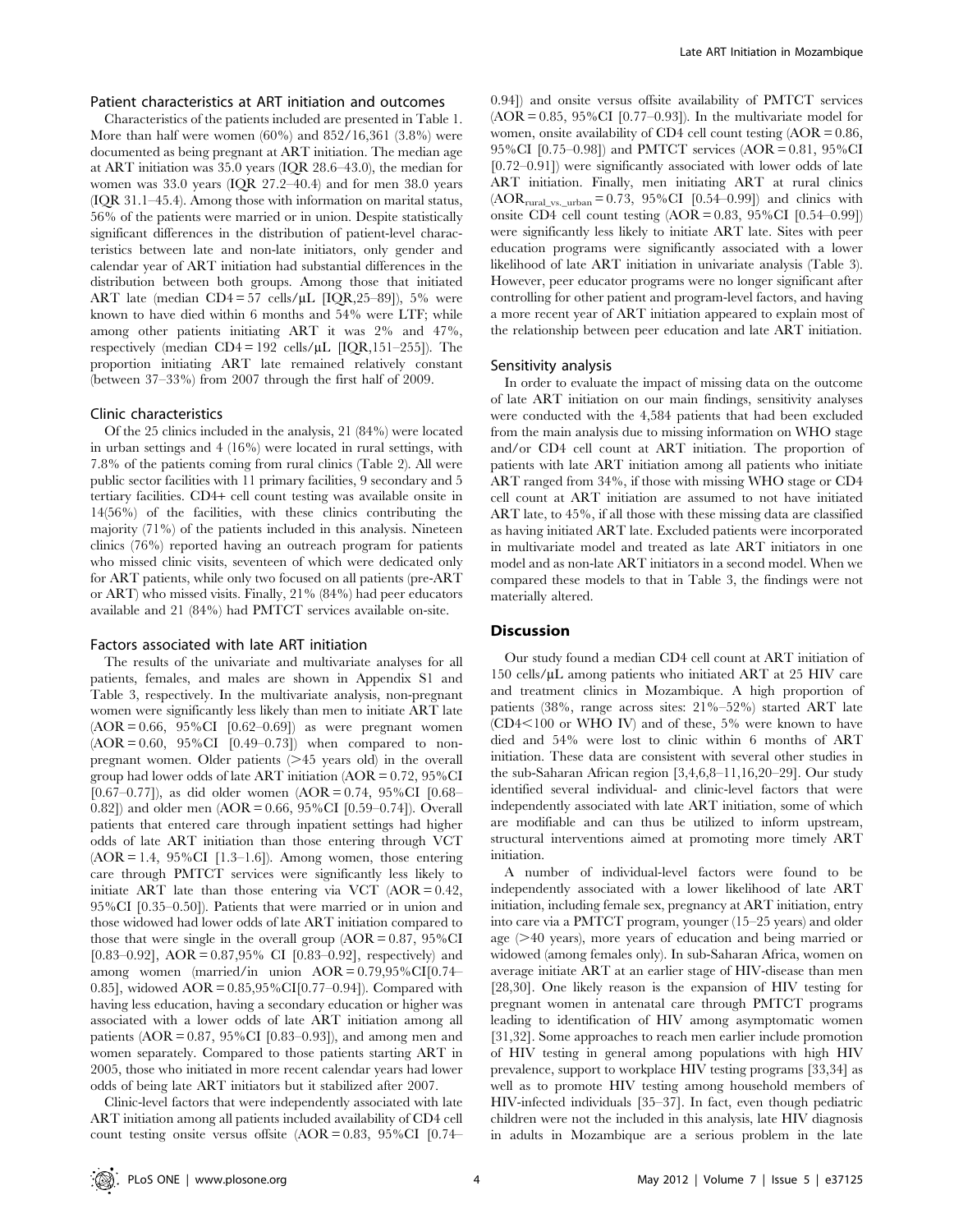Table 1. Patient-level characteristics at ART initiation.<sup>a</sup>

| <b>Characteristics</b>                  | <b>Total</b> |                 |       | <b>Late ART initiators</b><br>$(N = 14,010)$ |        | <b>Non-late ART initiators</b> |         |
|-----------------------------------------|--------------|-----------------|-------|----------------------------------------------|--------|--------------------------------|---------|
|                                         |              | $(N = 36, 411)$ |       |                                              |        | $(N = 22,401)$                 | p-value |
|                                         | N            | (%)             | n     | (%)                                          | n      | (%)                            |         |
| Sex                                     |              |                 |       |                                              |        |                                |         |
| Male                                    | 13,731       | 37.7            | 6,117 | 43.7                                         | 7,614  | 34.0                           | < 0.001 |
| Female (not pregnant at ART initiation) | 21,828       | 59.9            | 7,752 | 55.3                                         | 14,076 | 62.8                           |         |
| Female (pregnant at ART initiation)     | 852          | 2.3             | 141   | 1.0                                          | 711    | 3.2                            |         |
| Age (years)                             |              |                 |       |                                              |        |                                |         |
| $15 - 25$                               | 3,920        | 10.8            | 1,322 | 9.4                                          | 2,598  | 11.6                           | < 0.001 |
| $26 - 30$                               | 6,871        | 18.9            | 2,693 | 19.2                                         | 4,178  | 18.7                           |         |
| $31 - 35$                               | 7,452        | 20.5            | 2,951 | 21.1                                         | 4,501  | 20.1                           |         |
| $35 - 40$                               | 5,983        | 16.4            | 2,450 | 17.5                                         | 3,533  | 15.8                           |         |
| $41 - 45$                               | 4,755        | 13.1            | 1,930 | 13.8                                         | 2,825  | 12.6                           |         |
| $>45$                                   | 7,430        | 20.4            | 2,664 | 19.0                                         | 4,766  | 21.3                           |         |
| Point of entry                          |              |                 |       |                                              |        |                                |         |
| VCT                                     | 12,077       | 33.2            | 4,650 | 33.2                                         | 7,427  | 33.2                           | < 0.001 |
| <b>PMTCT</b>                            | 1,308        | 3.6             | 202   | 1.4                                          | 1,106  | 4.9                            |         |
| TB/HIV                                  | 308          | 0.8             | 129   | 0.9                                          | 179    | 0.8                            |         |
| Inpatient                               | 1,802        | 4.9             | 868   | 6.2                                          | 934    | 4.2                            |         |
| Outpatients                             | 2,066        | 5.7             | 828   | 5.9                                          | 1,238  | 5.5                            |         |
| Otherb                                  | 16,015       | 44.0            | 6,118 | 43.7                                         | 9,897  | 44.2                           |         |
| Missing                                 | 2,835        | 7.8             | 1,215 | 8.7                                          | 1,620  | 7.2                            |         |
| <b>Marital status</b>                   |              |                 |       |                                              |        |                                |         |
| Single                                  | 10,789       | 29.6            | 4,299 | 30.7                                         | 6,490  | 29.0                           | < 0.001 |
| Married/In union                        | 17,181       | 47.2            | 6,397 | 45.7                                         | 10,784 | 48.1                           |         |
| Widowed                                 | 2,913        | 8.0             | 1,021 | 7.3                                          | 1,892  | 8.4                            |         |
| Missing                                 | 5,528        | 15.2            | 2,293 | 16.4                                         | 3,235  | 14.4                           |         |
| <b>Years of schooling</b>               |              |                 |       |                                              |        |                                |         |
| None/very low $(\leq 3$ years)          | 1,733        | 4.8             | 676   | 4.8                                          | 1,057  | 4.7                            | 0.009   |
| Primary school (4-8 years)              | 17,603       | 48.3            | 6,737 | 48.1                                         | 10,866 | 48.5                           |         |
| Secondary school or higher (>8 years)   | 8,216        | 22.6            | 3,069 | 21.9                                         | 5,147  | 23.0                           |         |
| Missing                                 | 8,859        | 24.3            | 3,528 | 25.2                                         | 5,331  | 23.8                           |         |
| Socio-economic status                   |              |                 |       |                                              |        |                                |         |
| Higher                                  | 12,020       | 33.0            | 4,623 | 33.0                                         | 7,397  | 33.0                           | 0.041   |
| Lower                                   | 22,651       | 62.2            | 8,668 | 61.9                                         | 13,983 | 62.4                           |         |
| Missing                                 | 1,740        | 4.8             | 719   | 5.1                                          | 1,021  | 4.6                            |         |
| <b>Calendar year of ART initiation</b>  |              |                 |       |                                              |        |                                |         |
| 2005                                    | 2,970        | 8.2             | 1,376 | 9.8                                          | 1,594  | 7.1                            | < 0.001 |
| 2006                                    | 7,132        | 19.6            | 3,186 | 22.7                                         | 3,946  | 17.6                           |         |
| 2007                                    | 10,579       | 29.1            | 3,953 | 28.2                                         | 6,626  | 29.6                           |         |
| 2008                                    | 10,172       | 27.9            | 3,645 | 26.0                                         | 6,527  | 29.1                           |         |
| First half 2009                         | 5,558        | 15.3            | 1,850 | 13.2                                         | 3,708  | 16.6                           |         |

<sup>a</sup>Includes only individuals with available data.

<sup>b</sup>Includes referrals from other health facilities, youth centers, private clinics, laboratory, and emergency room.

doi:10.1371/journal.pone.0037125.t001

diagnosis of infants with HIV as well [38]. The observed association with younger age and lower risk of late ART initiation seems plausible since younger age is likely associated with both a shorter duration of HIV infection and higher testing rates in most sub-Saharan African countries [39–44]. The association with older age and lower risk of late ART initiation is consistent with what has recently been described in rural Mozambique [17]. Among women, being widowed or married/in union was associated with lower risk of late ART initiation when compared to those who were single. The death of a spouse could prompt an individual to seek an HIV test prior to the onset of symptoms, especially if HIV is suspected as a possible cause death in the spouse, and further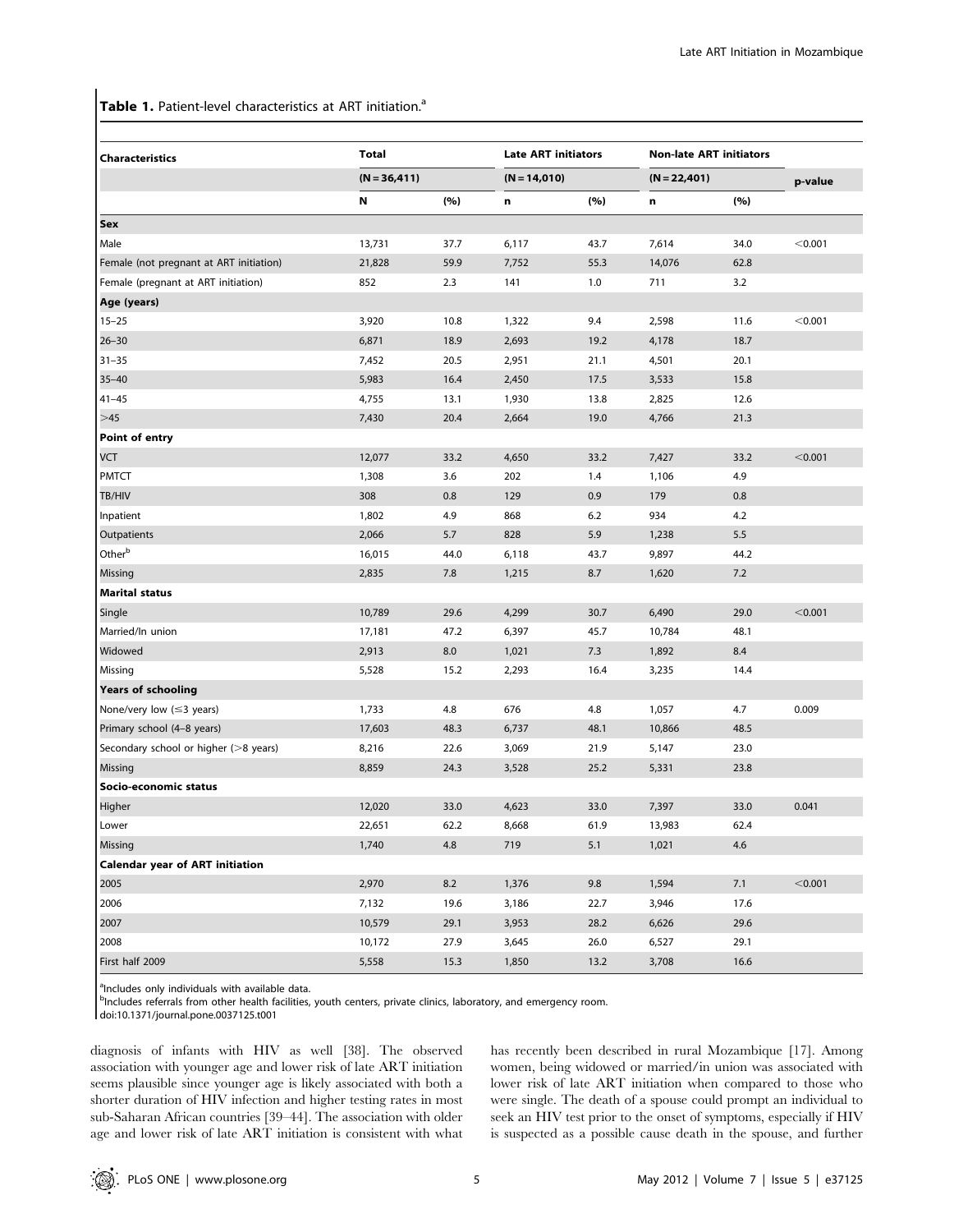Table 2. Clinic and program characteristics of sites where patients started ART stratified by sex.

|                                       | Total no. sites<br>$(N = 25)$<br>n (%) |      | Total                             |      | <b>Late ART initiators</b> |                | <b>Non-late ART initiators</b> |         |         |
|---------------------------------------|----------------------------------------|------|-----------------------------------|------|----------------------------|----------------|--------------------------------|---------|---------|
|                                       |                                        |      | $(N = 36, 411)$<br>$(N = 14,010)$ |      |                            | $(N = 22,401)$ |                                | p-value |         |
|                                       |                                        |      | N                                 | (%)  | n                          | (%)            | n                              | (%)     |         |
| <b>Setting</b>                        |                                        |      |                                   |      |                            |                |                                |         |         |
| Urban                                 | 21                                     | 84.0 | 33,401                            | 91.7 | 13,208                     | 94.3           | 20,437                         | 91.2    | < 0.001 |
| Rural                                 | $\overline{4}$                         | 16.0 | 3,010                             | 8.3  | 802                        | 5.7            | 1,964                          | 8.8     |         |
| <b>Type of facility</b>               |                                        |      |                                   |      |                            |                |                                |         |         |
| Primary                               | 11                                     | 44.0 | 7,418                             | 20.4 | 2,607                      | 18.6           | 4,811                          | 21.5    | < 0.001 |
| Secondary                             | 9                                      | 36.0 | 19,016                            | 52.2 | 7,255                      | 51.8           | 11,761                         | 52.5    |         |
| <b>Tertiary</b>                       | 5                                      | 20.0 | 9,977                             | 27.4 | 4,148                      | 29.6           | 5,829                          | 26.0    |         |
| Year the facility began providing ART |                                        |      |                                   |      |                            |                |                                |         |         |
| Before 2005                           | 5                                      | 20.0 | 11,607                            | 31.9 | 4,864                      | 34.7           | 6,743                          | 30.1    | < 0.001 |
| 2005                                  | $\overline{7}$                         | 28.0 | 11,770                            | 32.3 | 4,364                      | 31.1           | 7,406                          | 33.1    |         |
| 2006                                  | 10                                     | 40.0 | 10,591                            | 29.1 | 4,001                      | 28.6           | 6,590                          | 29.4    |         |
| 2007                                  | $\overline{2}$                         | 8.0  | 1,629                             | 4.5  | 553                        | 3.9            | 1,076                          | 4.8     |         |
| 2008                                  | $\mathbf{1}$                           | 4.0  | 814                               | 2.2  | 228                        | 1.6            | 586                            | 2.6     |         |
| <b>CD4</b> testing                    |                                        |      |                                   |      |                            |                |                                |         |         |
| On-site                               | 14                                     | 56.0 | 26,160                            | 71.8 | 10,252                     | 73.2           | 15,908                         | 71.0    | < 0.001 |
| Off-site                              | 11                                     | 44.0 | 10,251                            | 28.2 | 3,758                      | 26.8           | 6,493                          | 29.0    |         |
| Outreach program targeted to          |                                        |      |                                   |      |                            |                |                                |         |         |
| All patients                          | $\overline{2}$                         | 8.0  | 11,500                            | 31.6 | 4,584                      | 32.7           | 6,916                          | 30.9    | < 0.001 |
| Only ART patients                     | 17                                     | 68.0 | 14,021                            | 38.5 | 5,199                      | 37.1           | 8,822                          | 39.4    |         |
| None                                  | 6                                      | 24.0 | 10,890                            | 29.9 | 4,227                      | 30.2           | 6,663                          | 29.7    |         |
| <b>Peer education service</b>         |                                        |      |                                   |      |                            |                |                                |         |         |
| Yes                                   | 21                                     | 84.0 | 17,791                            | 48.9 | 6,533                      | 46.6           | 11,258                         | 50.3    | < 0.001 |
| No                                    | $\overline{4}$                         | 16.0 | 18,620                            | 51.1 | 7,477                      | 53.4           | 11,143                         | 49.7    |         |
| <b>Availability PMTCT services</b>    |                                        |      |                                   |      |                            |                |                                |         |         |
| On-site                               | 21                                     | 84.0 | 23,587                            | 64.8 | 8,726                      | 62.3           | 14,861                         | 66.3    | < 0.001 |
| Off-site                              | 4                                      | 16.0 | 12,824                            | 35.2 | 5,284                      | 37.7           | 7,540                          | 33.7    |         |

doi:10.1371/journal.pone.0037125.t002

motivate an individual to seek HIV care for already known HIV infection. There are other factors that we were not able to assess that have been previously described as barriers for retention in care and early ART initiation, including distance and cost of transportation to clinic, work responsibilities, family commitments or cumbersome ART initiation procedures [17,39].

The risk of late ART initiation between 2005 and 2007 decreased from 46% to 37%. This may reflect the effect of rapidly increasing ART coverage [40], more efficient triaging of the sickest patients, and increasing HIV testing uptake among HIVinfected persons in Mozambique. However, the proportion of patients initiating late in our sample changed only slightly from 2007 through the first half of 2009. This leveling off is concerning and community and clinic level interventions that focus on earlier diagnosis and enrollment into care are urgently needed [5]. In sub-Saharan Africa, HIV testing uptake is variable [41–52], but generally low throughout the region (e.g., in 2008 only 22% of people 15–49 years old knew their HIV status [40]), despite the availability of ART. As testing and ART coverage increase, rates of late ART initiation would be expected to further decrease. However, the plateau in our data suggests a suboptimal steady state may have been reached in the catchment areas of these 25 clinics.

A number of clinic-level factors were found to be independently associated with late ART initiation. Male patients enrolled at rural clinics and clinics were less likely to initiate ART late (consisting with a prior investigation [4], although men in rural sites represented only 8% of the men included in this analysis. Availability of CD4+ cell count testing onsite (as opposed to offsite) was associated with a lower risk of late ART initiation in both females and males. This might reflect ease of obtaining such tests and the ability of the clinicians to more closely monitor CD4+ cell count results and determine ART eligibility in a timely manner. It could also reflect other unmeasured factors related to the clinic maturity and capacity to provide a higher quality of pre-ART care. A substantial proportion of clinics in our analysis did not have CD4 testing available onsite (52%) and 29% of patients in this analysis were recruited at such clinics. The availability of cost-effective point of care CD4 analyzers could facilitate the use of such assays at smaller clinics enabling better monitoring of pre-ART patients and allowing for timely initiation of ART once eligible [53]. Women initiating ART at clinics that also had an onsite PMTCT program were significantly less likely to initiate ART late, independently of whether individual women entered the program via PMTCT. This may reflect ease of referral of HIV-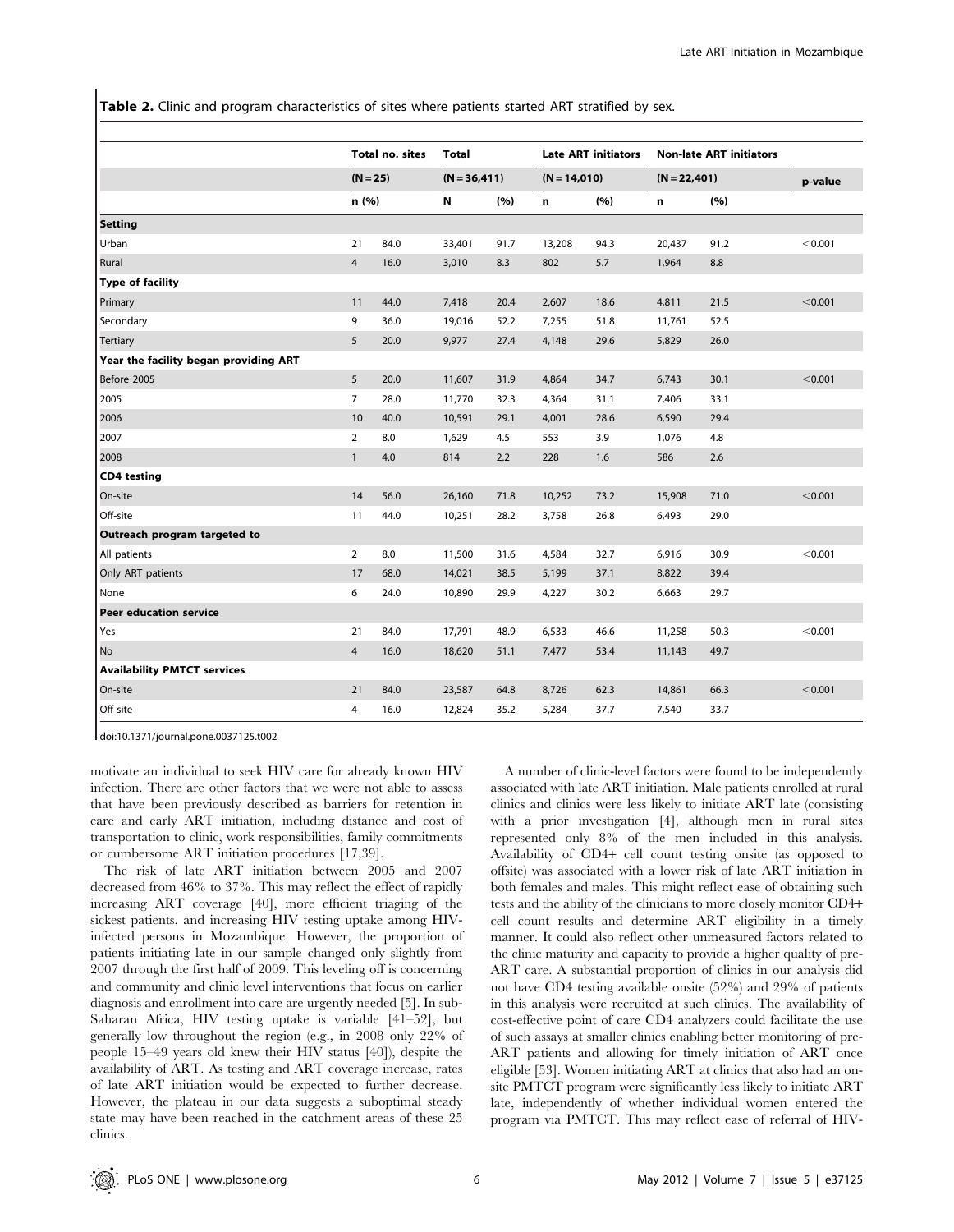**Table 3.** Multivariate analysis on factors associated with late ART initiation (CD4 count  $<$ 100 cells/µL or WHO stage IV) stratified by patient gender and adjusting for clustering.<sup>a</sup>

| Characteristics                         | <b>Overall AOR</b> |                 | <b>Women AOR</b> |                 | <b>Men AOR</b>           |                          |  |
|-----------------------------------------|--------------------|-----------------|------------------|-----------------|--------------------------|--------------------------|--|
|                                         | (95%CI)            |                 |                  | (95%CI)         |                          | (95%CI)                  |  |
|                                         | $(N = 36, 411)$    |                 | $(N = 22,680)$   |                 | $(N = 13,731)$           |                          |  |
| Patient-level characteristics           |                    |                 |                  |                 |                          |                          |  |
| Sex                                     |                    |                 |                  |                 |                          |                          |  |
| Male                                    | $\mathbf{1}$       |                 |                  |                 |                          |                          |  |
| Female (not pregnant at ART initiation) | 0.66               | $(0.62 - 0.69)$ | $\mathbf{1}$     |                 | i.                       |                          |  |
| Female (pregnant at ART initiation)     | 0.38               | $(0.31 - 0.47)$ | 0.60             | $(0.49 - 0.73)$ | $\overline{\phantom{a}}$ | $\overline{\phantom{a}}$ |  |
| Age (years)                             |                    |                 |                  |                 |                          |                          |  |
| $15 - 25$                               | 0.86               | $(0.79 - 0.94)$ | 0.90             | $(0.81 - 0.99)$ | 0.72                     | $(0.61 - 0.87)$          |  |
| $26 - 30$                               | $\mathbf{1}$       |                 | $\mathbf{1}$     |                 | 1                        |                          |  |
| $31 - 35$                               | 0.96               | $(0.89 - 1.0)$  | 0.96             | $(0.89 - 1.0)$  | 0.93                     | $(0.83 - 1.0)$           |  |
| $35 - 40$                               | 0.97               | $(0.90 - 1.0)$  | 0.96             | $(0.88 - 1.1)$  | 0.94                     | $(0.84 - 1.1)$           |  |
| $41 - 45$                               | 0.91               | $(0.84 - 0.99)$ | 0.88             | $(0.79 - 0.97)$ | 0.92                     | $(0.81 - 1.0)$           |  |
| >45                                     | 0.72               | $(0.67 - 0.77)$ | 0.74             | $(0.68 - 0.82)$ | 0.66                     | $(0.59 - 0.74)$          |  |
| Point of entry                          |                    |                 |                  |                 |                          |                          |  |
| VCT                                     | $\mathbf{1}$       |                 | $\mathbf{1}$     |                 | $\mathbf{1}$             |                          |  |
| <b>PMTCT</b>                            | 0.42               | $(0.35 - 0.50)$ | 0.42             | $(0.35 - 0.50)$ | 0.69                     | $(0.36 - 1.3)$           |  |
| TB/HIV                                  | 1.2                | $(0.98 - 1.6)$  | 1.4              | $(1.0 - 2.0)$   | 1.1                      | $(0.79 - 1.5)$           |  |
| Inpatient                               | 1,4                | $(1.3 - 1.6)$   | 1.5              | $(1.3 - 1.7)$   | 1.3                      | $(1.1 - 1.5)$            |  |
| Outpatients                             | 0.97               | $(0.86 - 1.1)$  | 1.1              | $(0.94 - 1.3)$  | 0.84                     | $(0.70 - 0.99)$          |  |
| Other <sup>b</sup>                      | 1.0                | $(0.86 - 1.1)$  | 1.0              | $(0.94 - 1.3)$  | 0.88                     | $(0.79 - 0.97)$          |  |
| Missing                                 | 1.1                | $(0.97 - 1.2)$  | 1.1              | $(0.99 - 1.3)$  | 1.0                      | $(0.83 - 1.1)$           |  |
| <b>Marital status</b>                   |                    |                 |                  |                 |                          |                          |  |
| Single                                  | $\mathbf{1}$       |                 | $\mathbf{1}$     |                 | L,                       |                          |  |
| Married/In union                        | 0.87               | $(0.83 - 0.92)$ | 0.79             | $(0.74 - 0.85)$ | $\overline{\phantom{a}}$ | $\overline{\phantom{a}}$ |  |
| Widowed                                 | 0.87               | $(0.83 - 0.92)$ | 0.85             | $(0.77 - 0.94)$ | $\overline{\phantom{a}}$ |                          |  |
| Missing                                 | 0.92               | $(0.84 - 1.0)$  | 0.93             | $(0.83 - 1.0)$  | $\overline{\phantom{a}}$ | $\overline{\phantom{a}}$ |  |
| <b>Years of schooling</b>               |                    |                 |                  |                 |                          |                          |  |
| None/very low $(\leq 3$ years)          | 1.1                | $(0.99 - 1.2)$  | 1.1              | $(0.93 - 1.2)$  | 1.2                      | $(0.99 - 1.6)$           |  |
| Primary school (4-8 years)              | $\mathbf{1}$       |                 | $\mathbf{1}$     |                 | $\mathbf{1}$             |                          |  |
| Secondary school or higher (>8 years)   | 0.87               | $(0.83 - 0.93)$ | 0.85             | $(0.79 - 0.92)$ | 0.89                     | $(0.82 - 0.97)$          |  |
| Missing                                 | 1.0                | $(0.95 - 1.1)$  | 1.0              | $(0.93 - 1.1)$  | 1.0                      | $(0.92 - 1.1)$           |  |
| <b>Calendar year of ART initiation</b>  |                    |                 |                  |                 |                          |                          |  |
| 2005                                    | 1                  |                 | $\mathbf{1}$     |                 | $\mathbf{1}$             |                          |  |
| 2006                                    | 0.95               | $(0.87 - 1.0)$  | 0.91             | $(0.81 - 1.0)$  | 1.0                      | $(0.88 - 1.2)$           |  |
| 2007                                    | 0.71               | $(0.65 - 0.78)$ | 0.66             | $(0.59 - 0.74)$ | 0.79                     | $(0.69 - 0.90)$          |  |
| 2008                                    | 0.70               | $(0.64 - 0.76)$ | 0.64             | $(0.57 - 0.72)$ | 0.79                     | $(0.68 - 0.90)$          |  |
| First half 2009                         | 0.69               | $(0.62 - 0.76)$ | 0.64             | $(0.56 - 0.74)$ | 0.74                     | $(0.63 - 0.87)$          |  |
| Program characteristics                 |                    |                 |                  |                 |                          |                          |  |
| <b>Setting</b>                          |                    |                 |                  |                 |                          |                          |  |
| Urban                                   |                    |                 |                  |                 | $\mathbf{1}$             |                          |  |
| Rural                                   |                    | $\blacksquare$  | ä,               |                 | 0.73                     | $(0.54 - 0.99)$          |  |
| <b>CD4 testing</b>                      |                    |                 |                  |                 |                          |                          |  |
| On-site                                 | 0.83               | $(0.74 - 0.94)$ | 0.86             | $(0.75 - 0.98)$ | 0.83                     | $(0.54 - 0.99)$          |  |
| Off-site                                | $\mathbf{1}$       |                 | $\mathbf{1}$     |                 | $\mathbf{1}$             | $\sim$                   |  |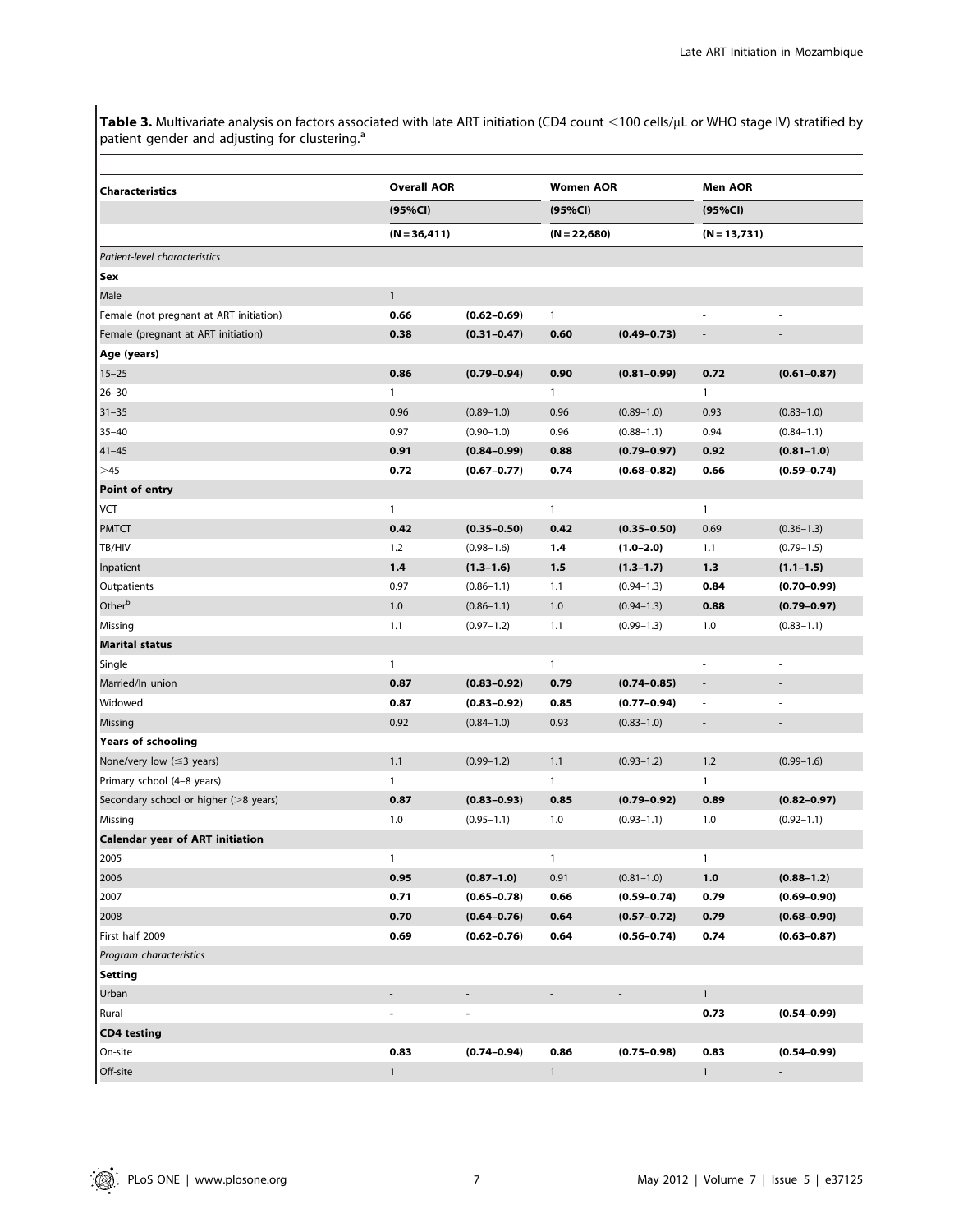#### Table 3. Cont.

| <b>Characteristics</b>             | <b>Overall AOR</b> |                 | <b>Women AOR</b> |                 | <b>Men AOR</b>           |                          |
|------------------------------------|--------------------|-----------------|------------------|-----------------|--------------------------|--------------------------|
|                                    | (95%Cl)            |                 | (95%Cl)          |                 | (95%CI)                  |                          |
|                                    | $(N = 36, 411)$    |                 | $(N = 22,680)$   |                 | $(N = 13,731)$           |                          |
| <b>Availability PMTCT services</b> |                    |                 |                  |                 |                          |                          |
| On-site                            | 0.85               | $(0.77 - 0.93)$ | 0.81             | $(0.72 - 0.91)$ | $\overline{\phantom{a}}$ | $\overline{\phantom{a}}$ |
| Off-site                           |                    |                 |                  |                 | ۰                        | $\overline{\phantom{a}}$ |

CI, confidence interval.

<sup>a</sup>Includes only individuals with available data.

<sup>b</sup>Includes referrals from other health facilities, youth centers, private clinics, laboratory, and emergency room.

doi:10.1371/journal.pone.0037125.t003

infected women from PMTCT to HIV care and treatment services when both are co-located at the same facility.

Our study has several strengths including a sex-specific analysis and the use of routinely collected program data on a large number of patients from several clinics in diverse settings throughout Mozambique, each of which enhances the generalizability of our findings. The inclusion of patient as well as clinic characteristics in the analysis is also an added strength. However, our study also has several limitations. Measurement error on individual-level factors such as socio-economic status could have undermined our ability to observe true associations with late ART initiation, and resulted in inadequately controlled confounding by socio-economic status. We examined the role of clinic-level characteristics that were observed, rather than randomly assigned (i.e., experimentally), and as such observed associations may be prone to unmeasured confounding. We also lack information for time dependent clinic characteristics before 2007 and, instead used data from 2007 as a proxy. Finally, 11% of the patients had missing data on the parameters of interest for this analysis i.e. WHO staging and CD4+ cell count and thus were excluded from the main primary analysis. We assessed the impact of the missing data via sensitivity analyses with extreme assumptions and found that the findings were similar to those from the main analysis. However, this effort and the findings do not exclude the possibility that point estimates could be biased as a result of missing data.

Since 2009, many programmatic changes have occurred in Mozambique that could have contributed to reducing the problem of late ART initiation. Mozambique started decentralizing the health system in 2009, providing care in smaller health centers and expanding access to HIV care and treatment throughout the country. Also in 2009, national ART guidelines were changed to start patients with CD4 count  $\langle 250 \text{ cells/mL} \rangle$  independent of clinical status, CD4 count  $\leq$ 350 cells/mL and WHO stage III, or WHO stage IV independent of CD4 count. More recently, pointof-care CD4 testing is currently being used in sites that previously did not have CD4 machines, with the potential reduction on the time from enrollment to ART initiation [54].

In conclusion, we observed that a large proportion of patients at sites included in this study initiated ART in the late stages of HIV disease. It is unclear the extent to which this is driven by distinct upstream factors along the pathway to ART initiation – late HIV diagnosis, late enrollment into HIV care, and late ART initiation despite timely enrollment in care. The decreasing trend in late

# References

1. UNAIDS/WHO (2010) Report on the Global AIDS epidemic 2010. Geneva, Switzerland: UNAIDS.

ART initiation with calendar time since 2005 is encouraging but it seems to have plateaued since 2007. Thus, upstream, structural intervention strategies aimed at improving HIV testing coverage, linkage to HIV care following diagnosis, retention in pre-ART care with timely CD4 monitoring, and prompt ART initiation following eligibility are urgently needed [4,5]. Some potential interventions to achieve this include the use of point-of-care CD4 testing, comprehensive service packages that integrate PMTCT services on site with ART programs and the support of community ART groups to improve access, patient retention, and decongest health services [39,55].The associations with late ART initiation observed in our analyses require additional investigation, but may represent potentially modifiable determinants of late ART initiation in this setting. Furthermore, efforts to ensure timely ART initiation will need to be expanded with recent changes in WHO guidelines for ART use in resource limited settings and recent changes in the Mozambican National guidelines that will also expand eligibility to patients with higher CD4 cell counts [56– 60].

## Supporting Information

Appendix S1 Univariate analysis table. (DOCX)

### Acknowledgments

We are grateful to all patients and staff at the HIV care and treatment clinics included in this analysis, and to Carla Xavier, of ICAP Mozambique, who designed the Electronic Patient Tracking System (EPTS) used by the clinics included in this analysis. We would also like to thank Lisa Nelson, from the Centers for Disease Control, Mozambique for the technical support and for reviewing this manuscript.

Note: This work was presented at the 2009 International AIDS Conference in Cape Town, South Africa (Poster WEPED162).

### Author Contributions

Conceived and designed the experiments: ML DN. Analyzed the data: ML. Wrote the paper: ML DN WES. Conducted study implementation: DH HNB. Conducted data collection and study fieldwork: JL MO RF AA BE. Collaborated in data analysis and cleaning: MFA. Contributed to the final text and approved the final version of the manuscript: ML JL HNB MO MFA RF AA DH BE WME DN.

2. Colebunders R, Ronald A, Katabira E, Sande M (2005) Rolling out antiretrovirals in Africa: there are still challenges ahead. Clin Infect Dis 41: 386–389.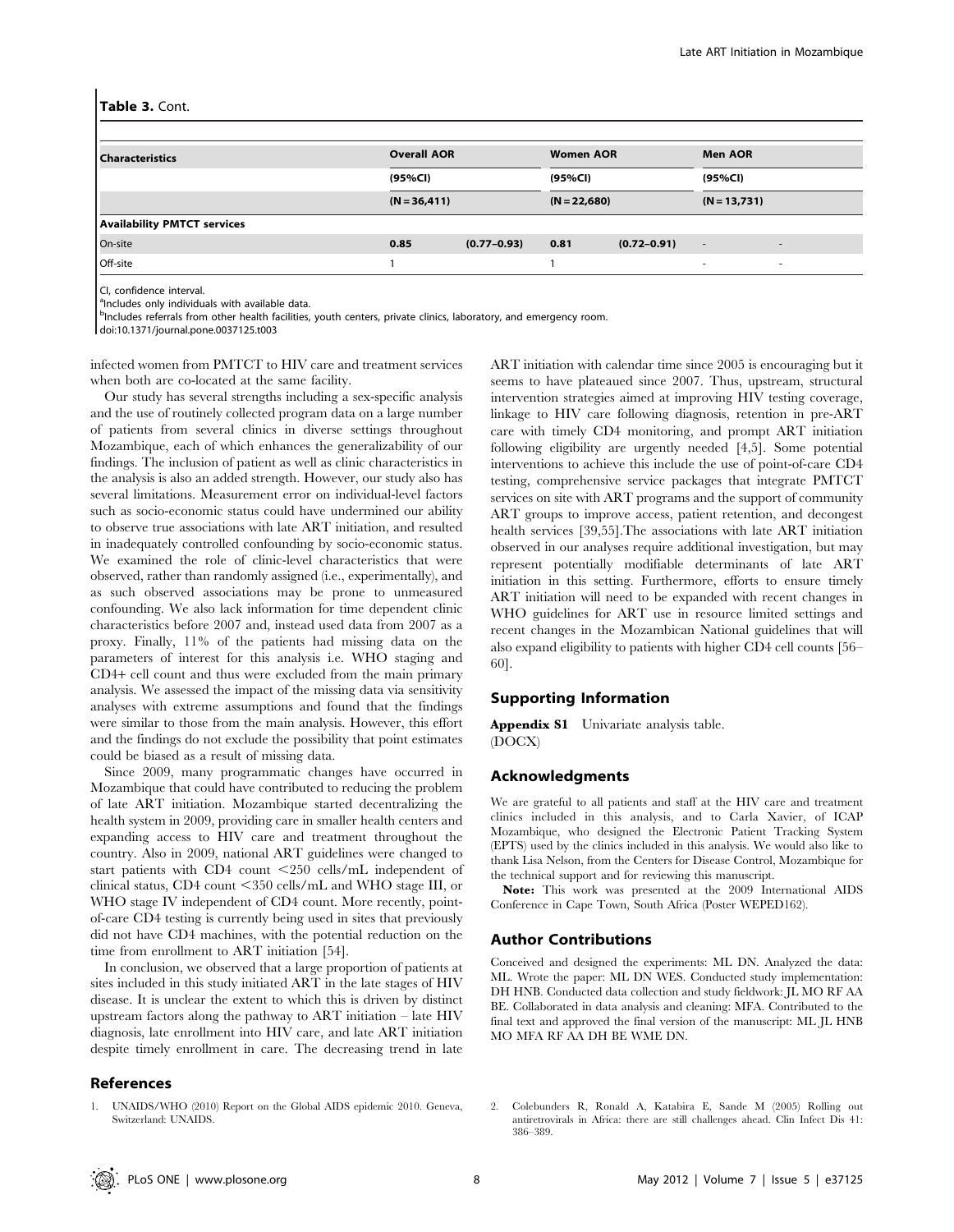- 3. Lawn SD, Myer L, Orrell C, Bekker LG, Wood R (2005) Early mortality among adults accessing a community-based antiretroviral service in South Africa: implications for programme design. AIDS 19: 2141–2148.
- 4. Nash D, Wu Y, Elul B, Hoos D, El Sadr W (2011) Program-level and contextual-level determinants of low-median CD4+ cell count in cohorts of persons initiating ART in eight sub-Saharan African countries. AIDS 25: 1523–1533.
- 5. Vermund SH (2011) Modeling Interventions to Assess HIV Epidemic Impact in Africa. J Acquir Immune Defic Syndr 58.
- 6. Lawn SD, Harries AD, Anglaret X, Myer L, Wood R (2008) Early mortality among adults accessing antiretroviral treatment programmes in sub-Saharan Africa. AIDS 22: 1897–1908.
- 7. Brinkhof MW, Boulle A, Weigel R, Messou E, Mathers C, et al. (2009) Mortality of HIV-infected patients starting antiretroviral therapy in sub-Saharan Africa: comparison with HIV-unrelated mortality. PLoS Med 6: e1000066.
- 8. Braitstein P, Brinkhof MW, Dabis F, Schechter M, Boulle A, et al. (2006) Mortality of HIV-1-infected patients in the first year of antiretroviral therapy: comparison between low-income and high-income countries. Lancet 367: 817–824.
- 9. Bekker LG, Myer L, Orrell C, Lawn S, Wood R (2006) Rapid scale-up of a community-based HIV treatment service: programme performance over 3 consecutive years in Guguletu, South Africa. S Afr Med J 96: 315–320.
- 10. Keiser O, Anastos K, Schechter M, Balestre E, Myer L, et al. (2008) Antiretroviral therapy in resource-limited settings 1996 to 2006: patient characteristics, treatment regimens and monitoring in sub-Saharan Africa, Asia and Latin America. Trop Med Int Health 13: 870–879.
- 11. Kigozi IM, Dobkin LM, Martin JN, Geng EH, Muyindike W, et al. (2009) Late-Disease Stage at Presentation to an HIV Clinic in the Era of Free Antiretroviral Therapy in Sub-Saharan Africa. J Acquir Immune Defic Syndr.
- 12. Mozambique Ministry of Health (MISAU) (2010) INSIDA, Inquérito Nacional de Prevalência, Riscos Comportamentais e Informação sobre o HIV e SIDA em Moçambique (National Seroprevalence, Behavioral Risk and HIV/AIDS Information Survey. Preliminary Results.
- 13. MISAU (2008) Demographic impact of HIV/AIDS in Mozambique: update from the 2007 epidemiological surveillance round Maputo. Mozambique Ministry of Health.
- 14. Mozambique Ministry of Health National ART Data for Jul (2010) Available at Maputo, Mozambique: available at Mozambique Ministry of Health (MISAU) website. http://www.misau.gov.mz/pt/hiv\_sida/programa\_de\_tratamento\_ antiretroviral\_tarv/dados\_tarv\_nacionais Accessed September 14, 2010.
- 15. United Nations General Assembly Special Session on HIV and AIDS (March 2010) Mozambique 2010 Progress Report.
- 16. Lahuerta M, Lima J, Elul B, Okamura M, Alvim MF, et al. (2011) Patients enrolled in HIV care in Mozambique: Baseline characteristics and follow-up outcomes. J Acquir Immune Defic Syndr 58: e75–86.
- 17. Moon TD, Burlison JR, Blevins M, Shepherd BE, Baptista A, et al. (2011) Enrolment and programmatic trends and predictors of antiretroviral therapy initiation from president's emergency plan for AIDS Relief (PEPFAR)-supported public HIV care and treatment sites in rural Mozambique. Int J STD AIDS 22: 621–627.
- 18. Mozambique Ministry of Health (MISAU) (2006) Guidelines for antiretroviral and opportunistic infections treatment for adults and teens.
- 19. Mozambique Ministry of Health National ART Data for Jun (2009) Available at Maputo, Mozambique: available at Mozambique Ministry of Health (MISAU) website. http://www.misau.gov.mz/pt/hiv\_sida/programa\_de\_tratamento\_ antiretroviral\_tarv/dados\_tarv\_nacionais Accessed September 14, 2010.
- 20. Auld AF MF, Sanchez M, Alfredo C, Shiraishi RW, Nelson LJ, Ellerbrock T (2011) Four-year treatment outcomes of adult patients enrolled in Mozambique's rapidly expanding antiretroviral therapy program. PLoS One 6: e18453.
- 21. Bussmann H, Wester CW, Ndwapi N, Grundmann N, Gaolathe T, et al. (2008) Five-year outcomes of initial patients treated in Botswana's National Antiretroviral Treatment Program. AIDS 22: 2303–2311.
- 22. Ferradini L, Jeannin A, Pinoges L, Izopet J, Odhiambo D, et al. (2006) Scaling up of highly active antiretroviral therapy in a rural district of Malawi: an effectiveness assessment. Lancet 367: 1335–1342.
- 23. Kabugo C, Bahendeka S, Mwebaze R, Malamba S, Katuntu D, et al. (2005) Long-term experience providing antiretroviral drugs in a fee-for-service HIV clinic in Uganda: evidence of extended virologic and CD4+ cell count responses. J Acquir Immune Defic Syndr 38: 578–583.
- 24. Laurent C, Diakhate N, Gueye NF, Toure MA, Sow PS, et al. (2002) The Senegalese government's highly active antiretroviral therapy initiative: an 18 month follow-up study. AIDS 16: 1363–1370.
- 25. Laurent C, Ngom Gueye NF, Ndour CT, Gueye PM, Diouf M, et al. (2005) Long-term benefits of highly active antiretroviral therapy in Senegalese HIV-1 infected adults. J Acquir Immune Defic Syndr 38: 14–17.
- 26. Lawn SD, Myer L, Harling G, Orrell C, Bekker LG, et al. (2006) Determinants of mortality and nondeath losses from an antiretroviral treatment service in South Africa: implications for program evaluation. Clin Infect Dis 43: 770–776.
- 27. Lowrance DW, Ndamage F, Kayirangwa E, Ndagije F, Lo W, et al. (2009) Adult clinical and immunologic outcomes of the national antiretroviral treatment program in Rwanda during 2004–2005. J Acquir Immune Defic Syndr 52: 49–55.
- 28. Nash D, Katyal M, Brinkhof MW, Keiser O, May M, et al. (2008) Long-term immunologic response to antiretroviral therapy in low-income countries: a collaborative analysis of prospective studies. AIDS 22: 2291–2302.
- 29. Stringer JS, Zulu I, Levy J, Stringer EM, Mwango A, et al. (2006) Rapid scale-up of antiretroviral therapy at primary care sites in Zambia: feasibility and early outcomes. JAMA 296: 782–793.
- 30. Braitstein P, Boulle A, Nash D, Brinkhof MW, Dabis F, et al. (2008) Gender and the Use of Antiretroviral Treatment in Resource-Constrained Settings: Findings from a Multicenter Collaboration. J Womens Health (Larchmt) 17: 47–55.
- 31. Creek TL, Ntumy R, Seipone K, Smith M, Mogodi M, et al. (2007) Successful introduction of routine opt-out HIV testing in antenatal care in Botswana. J Acquir Immune Defic Syndr 45: 102–107.
- 32. Welty TK, Bulterys M, Welty ER, Tih PM, Ndikintum G, et al. (2005) Integrating prevention of mother-to-child HIV transmission into routine antenatal care: the key to program expansion in Cameroon. J Acquir Immune Defic Syndr 40: 486–493.
- 33. Corbett EL, Dauya E, Matambo R, Cheung YB, Makamure B, et al. (2006) Uptake of workplace HIV counselling and testing: a cluster-randomised trial in Zimbabwe. PLoS Med 3: e238.
- 34. Van der Borght SF, Schim van der Loeff MF, Clevenbergh P, Kabarega JP, Kamo E, et al. (2010) Long-term voluntary counseling and testing (VCT) uptake dynamics in a multicountry HIV workplace program in sub-Saharan Africa. AIDS Care 22: 195–205.
- 35. Fylkesnes K, Siziya S (2004) A randomized trial on acceptability of voluntary HIV counselling and testing. Trop Med Int Health 9: 566–572.
- 36. Lugada E, Levin J, Abang B, Mermin J, Mugalanzi E, et al. (2010) Comparison of Home and Clinic-Based HIV Testing Among Household Members of Persons Taking Antiretroviral Therapy in Uganda: Results From a Randomized Trial. J Acquir Immune Defic Syndr.
- 37. Were WA, Mermin JH, Wamai N, Awor AC, Bechange S, et al. (2006) Undiagnosed HIV infection and couple HIV discordance among household members of HIV-infected people receiving antiretroviral therapy in Uganda. J Acquir Immune Defic Syndr 43: 91–95.
- 38. Cook RE, Ciampa PJ, Sidat M, Blevins M, Burlison J, et al. (2011) Predictors of successful early infant diagnosis of HIV in a rural district hospital in Zambezia, Mozambique. J Acquir Immune Defic Syndr 56: e104–109.
- 39. Geng EH, Nash D, Kambugu A, Zhang Y, Braitstein P, et al. (2010) Retention in care among HIV-infected patients in resource-limited settings: emerging insights and new directions. Curr HIV/AIDS Rep 7: 234–244.
- 40. WHO (2009) Towards Universal Access: Scaling up priority HIV/AIDS Interventions in the Health Sector: Progress report 2009. Geneva: WHO.
- 41. Kenya Central Bureau of Statistics Ministry of Planning & National Development (2003) Kenya Demographic and Health Survey 2003. Calverton, Maryland, USA.
- 42. Ethiopia Ministry of Health (2007) Ethiopia 2005: results from the demographic and health survey. Stud Fam Plann 38: 135–140.
- 43. Uganda Bureau of Statistics (UBOS), Macro International Inc, Macro International Inc (2007) Uganda Demographic and Health survey 2006. Calverton, Maryland, USA.
- 44. Central Statistical Office, Harare, Zimbabwe (2007) Zimbabwe Demographic and Health Survey 2005–2006. Macro International Inc. Calverton, Maryland USA.
- 45. Central Statistical Office, Mbabane (2007) Swaziland Demographic and Health Survey 2006–07. Macro International. Calverton, Maryland USA.
- 46. Central Statistical Office (CSO), Ministry of Health (MOH), Tropical Diseases Research Centre (TDRC), University of Zambia, Macro International Inc (2009) Zambia Demographic and Health Survey 2007. Calverton, Maryland, USA: CSO and Macro International Inc.
- 47. De Cock KM, Bunnell R, Mermin J (2006) Unfinished business–expanding HIV testing in developing countries. N Engl J Med 354: 440–442.
- 48. Department of Health, Medical Research Council, OrcMacro (2007) South Africa Demographic and Health Survey 2003. Pretoria: Department of Health.
- 49. Institut National de la Statistique du Rwanda (INSR), and ORC Macro (2006) Rwanda Demographic and Health Survey 2005. Calverton, Maryland, eds. U.S.A.: INSR and ORC Macro.
- 50. National Bureau of Statistics (NBS) [Tanzania], ORC Macro (2005) Tanzania Demographic and Health Survey 2004–2005. Dar es Salaam, Tanzania: National Bureau of Statistics and ORC Macro.
- 51. National Population Commission (NPC) [Nigeria], and ORC Macro (2004) Nigeria Demographic and Health Survey 2003. Calverton, Maryland: National Population Commission and ORC Macro.
- 52. National Statistical Office (NSO) [Malawi], ORCMacro (2005) Malawi Demographic and Health Survey 2004. Calverton, Maryland: NSO and ORC Macro.
- 53. Mtapuri-Zinyowera S, Chideme M, Mangwanya D, Mugurungi O, Gudukeya S, et al. Evaluation of the PIMA Point-of-Care CD4 Analyzer in VCT Clinics in Zimbabwe. J Acquir Immune Defic Syndr).
- 54. Jani IV, Sitoe NE, Alfai ER, Chongo PL, Quevedo JI, et al. (2011) Effect of point-of-care CD4 cell count tests on retention of patients and rates of antiretroviral therapy initiation in primary health clinics: an observational cohort study. Lancet 378: 1572–1579.
- 55. Decroo T, Telfer B, Biot M, Maikere J, Dezembro S, et al. (2010) Distribution of Antiretroviral Treatment Through Self-Forming Groups of Patients in Tete Province, Mozambique. J Acquir Immune Defic Syndr 56: e39–44.